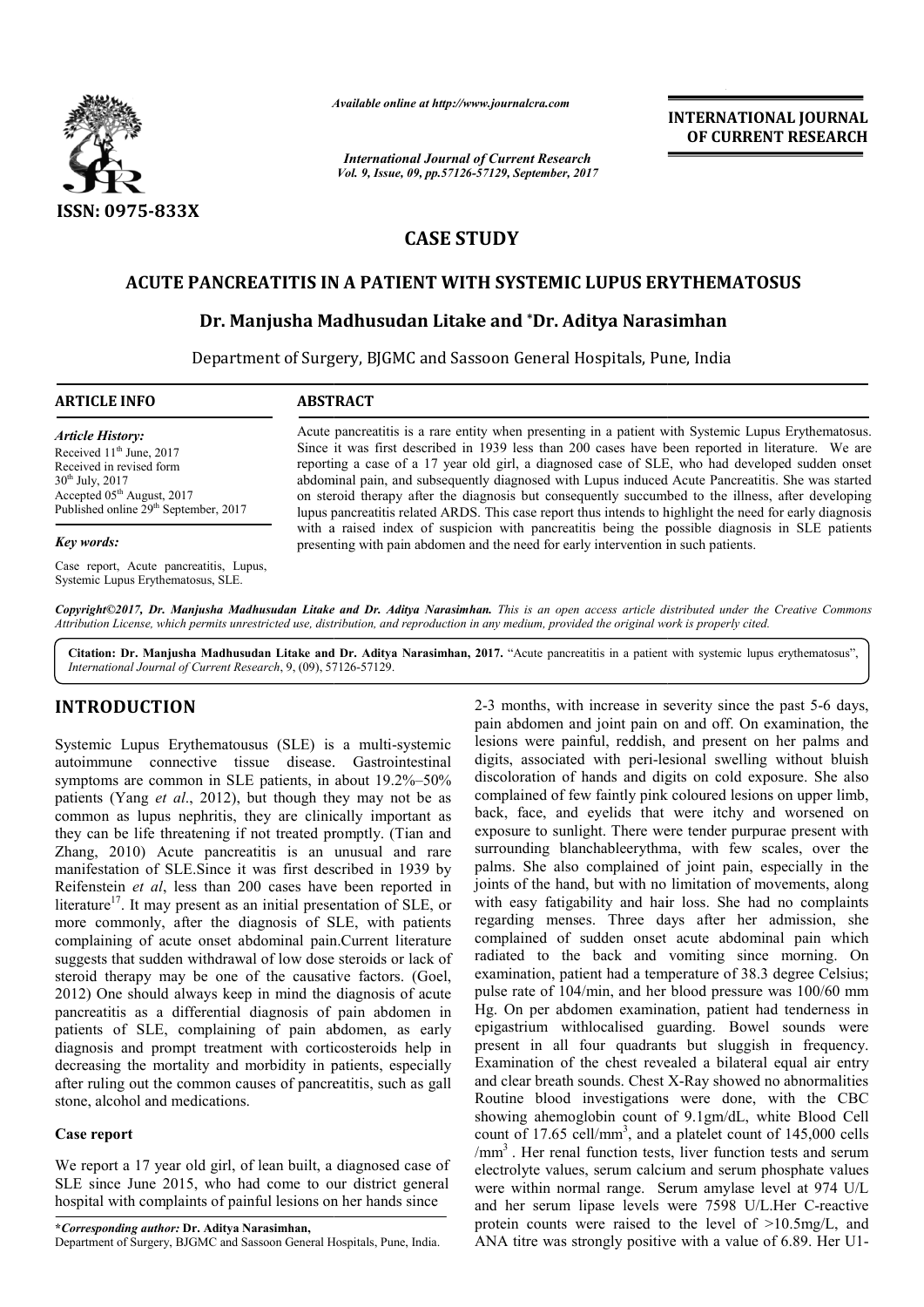nRNP/Sm antigen test and SS-A and Ro-52 antigen tests also were positive.

An ultrasonography of the abdomen and pelvis was done next, which showed a heterogenous and bulky pancreas, with head measuring 2.4cm and tail measuring 3.2cm, with surrounding peri-pancreatic fluid collection and echogenic surrounding fat, along with mild to moderate ascites. A computed tomography (CT) scan of the abdomen and pelvis was done, which showed a bulky pancreas, appearing heterogenous with few non enhancing areas within its parenchyma (more than 30%) suggestive of acute necrotising pancreatitis with modified CT severity index of 10/10, with extensive peri-pancreatic fat stranding and fluid collection, with few enlarged perigastric group and mesenteric lymph nodes detected, largest measuring 1 X 0.7 mm, with moderate ascites and bilateral mild pleural effusion. (Figures 1,2,3,4)



**Figure 1. Axial view showing bulky pancreas with necrosis in body and tail and peripancreatic fat stranding. Splenic vein seen and shows absence of filling defect**



**Figure 2. Axial sections showing bulky necrotic pancreas with absence of gall stones and normal pancreatic duct**



**Figure 3. Coronal section showing necrosis involving body and tail of pancreas, with peripancreatic collection, fat stranding and bilateral pleural effusion**



**Figure 4. Coronal section showing bulky necrotic pancreas with free fluid in abdomen**

A diagnosis of SLE induced pancreatitis was thus considered as the primary diagnosis, as the patient gave no history of alcohol consumption, and intake of medication except for low dose prednisolone. She was started on low dose tablet prednisolone after her previous admission, which was started at 30 mg per day dose and tapered to 10mg per day. The parents did give a history of voluntarily stopping the tablet medication around 1 month prior to the current admission. The patient also had no signs of gall stones on radiological investigations and tested negative for HIV and other STD's. Her Systemic Lupus Erythematosus Disease Activity Index (SLEDAI) score was 11, indicating moderate to severe flare. The patient was managed conservatively with injectable antibiotics, intravenous fluids and started on Injectable Octreotide 100 microgram twice a day and Injectable methylprednisolone 100 mg twice a day. Patient had to be transferred to the Intensive Care Unit, in view of tachypnoea and decreased blood oxygen saturation and pO2 of 52.5mmHg and metabolic acidosis with pH of 6.926 on arterial blood gas analysis, indicating impending respiratory failure.Chest x ray showed patchy consolidation, and she was electively intubated. Inspite of aggressive therapy with steroid and maintaining hydration through a central venous line, her serum Amylase levels continued to rise at a level of 912 U/Land withpersistant sepsis with WBC counts at 15.90 cells/mm3. Patient consequently passed away from a cardiorespiratory arrest possible secondary to ARDS in a setting of lupus induced acute necrotizing pancreatitis. A post mortem could not be done, as the parents did not give consent to it.

## **DISCUSSION**

Systemic Lupus Erythematosus (SLE) is a multi-systemic autoimmune inflammatory connective tissue disease which has several different protean clinical manifestations, with an annual incidence of about 5 cases per 100000 inhabitants and a prevalence of around 52 cases per 100000 inhabitants (Tian and Zhang, 2010; Yuan *et al*., 2013). Acute pancreatitis in a case of SLE is an uncommon, rare, but life threatening complication, the diagnosis of which can be made only after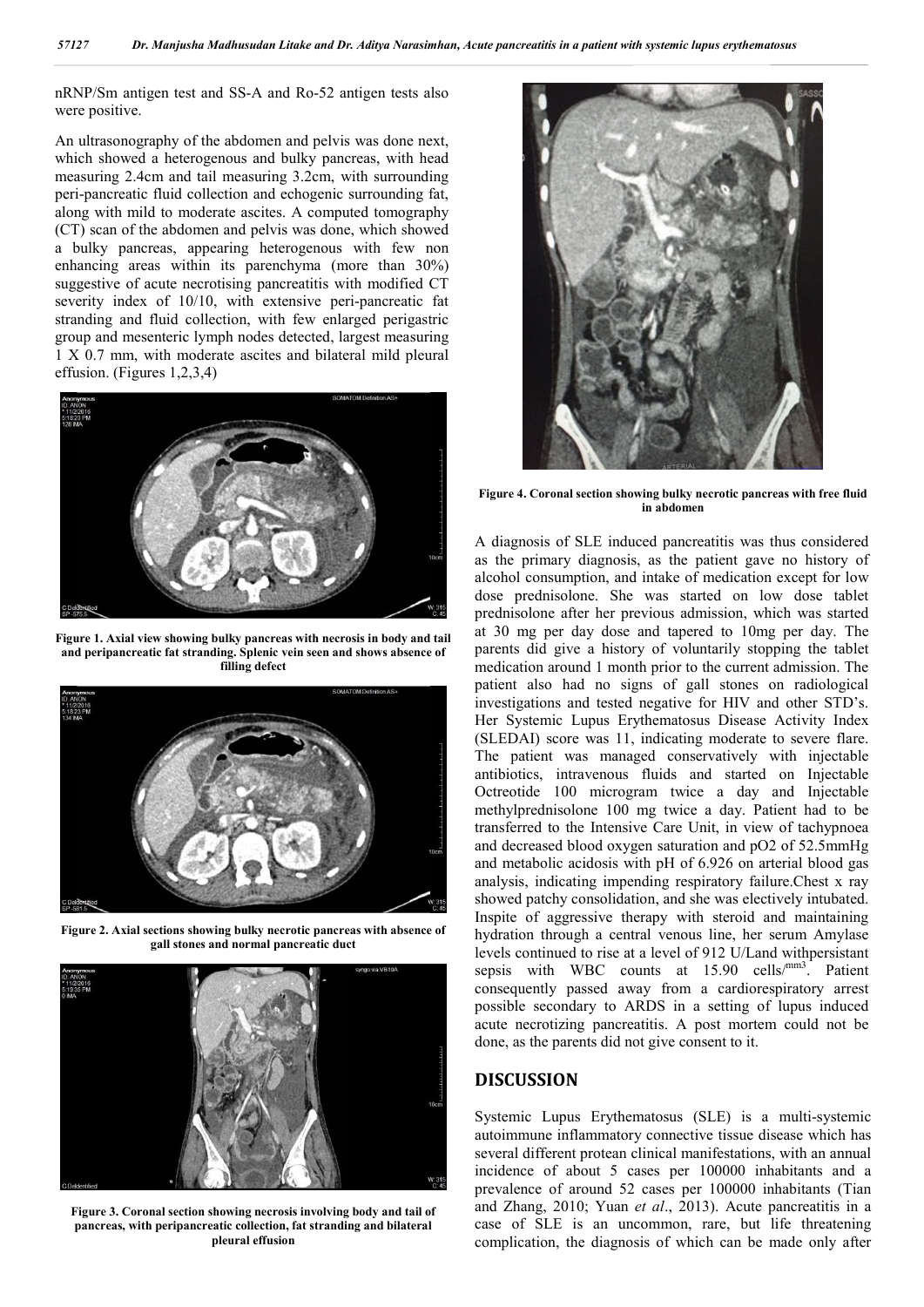excluding other common causes of acute pancreatitis, the two most common being gallstones and alcohol toxicity, followed by medications. (Wang *et al*., 2005) Pancreatitis in SLE is an uncommon occurrence. Based on review of literature, the annual incidence of SLE related pancreatitis is estimated to be around 0.4 to 1.1 per 1000 SLE patients (Breuer *et al*., 2006). In a study of SLE patients with pancreatitis, it was seen that acute pancreatitis was more prevalent (0.8%) than chronic pancreatitis (0.1%), and it presented mostly during the active phase of SLE and affected more organs (Wang *et al*., 2016). SLE associated pancreatitis is more frequent in women (88%) with a mean presenting age of 27 years. It can appear as the initial manifestation of SLE in around 22% patients, or within 2 years of the diagnosis of the SLE (in 60%) (Tian and Zhang, 2010; Favarato, 2015). Patients with acute pancreatitis had a higher systemic lupus erythematosus disease activity index (SLEDAI) and higher mortality rates (60%), compared to those SLE patients without pancreatitis (Yang *et al*., 2012; Favarato, 2015; Makol and Petri, 2010). The most common and most characteristic manifestation of SLE induced pancreatitis is abdominal pain, seen in around 80% of patients, with 23% of them complaining of pain radiating to the back (Breuer *et al*., 2006). Patients usually present with involvement of other organ systems, the most common being skin (46%), joints (43%), kidneys (35%), hematological (24%), CNS (21%), cardiac (9%) and pulmonary (8%). (1,6,7,11–13)

The pathogenesis behind SLE pancreatitis is still unclear. Vascular insult is implicated as the main factor. Severe hypertension leading to occlusion of medium and small sized vessels by thrombus, anti-phospholipid syndrome, necrotizing vasculitis, compliment activation and deposition of immune complexes in the arterial wall of the pancreas, have been postulated as the possible mechanisms.An autoimmune reaction involving abnormal cellular immune response or antibody reaction, rather than vasculitis, may also be responsible for the inflammatory reaction. (Lariño-Noia *et al*., 2009) It has been suggested that patients with SLE associated pancreatitis have a higher rate of complications (57%) and higher rates of mortality (up to 45%), especially if untreated, as compared to SLE patients without pancreatitis and in non-SLE patients with pancreatitis. The complications that are seen can be respiratory failure (22%), ascites (19%), pleural effusion (18%) acute renal failure (14%) and circulatory shock (12%). (3,6,7,15) Treatment can be started with azathioprene and glucocorticoids, after ruling out common causes of pancreatitis, such as hepatobiliary pathology, alcohol induced trauma, hypercalcemia, hypertriglyceridemia or medications. (Rodriguez *et al*., 2014) These medications decrease mortality and improve overall prognosis, and even though there has been a concern about these two medications causing pancreatitis on their own, there seems to be no firm evidence confirming this. Also, patients taking steroid therapy prior to onset of pancreatitis had a better prognosis compared to those who were not started on steroids. It was also seen that lack of or withdrawal of prior steroid usage was significantly associated with pancreatitis, especially withdrawal of lose dose maintenance steroid therapy, which was associated with severe pancreatitis compared to mild pancreatitis. (Goel, 2012; Breuer *et al*., 2006; Pascual-Ramos *et al*., 2004; Wang *et al*., 2011)

#### **Conclusion**

SLE induced pancreatitis is a clinically challenging diagnosis, and one that should be kept in one's armamentarium of knowledge as a possible cause of abdominal pain in SLE patients, along with differential diagnoses like lupus mesenteric vasculitis, protein losing enteropathy, intestinal pseudo-obstruction and irritable bowel disease. The patient discussed above was a diagnosed case of SLE, who had developed acute pain abdomen, with a history of prior tapering and stoppage of steroid medication. She also had complaints of skin lesions and joint pains. Subsequently, she developed complications of pancreatitis, including pleural effusion and ARDS, and passed away. These facts, aided by a review of the literature discussed above, helped us in the diagnosis of SLE associated Acute Pancreatitis. Thus a need for high vigilance and a keen eye is highly important, for diagnosing this rare entity. Further research and a call for a more meticulous reporting of each case of SLE pancreatitis is required, so as to aid in better understanding of the disease itself as a whole, and to develop a strategy for management of this disease, which has such high morbidity and mortality rate.

## **REFERENCES**

- Breuer GS, Baer A, Dahan D, Nesher G. Lupus-associated pancreatitis [Internet]. Vol. 5, Autoimmunity Reviews. 2006 [cited 2016 Oct 19]. p. 314–8. Available from: http://www.ncbi.nlm.nih.gov/pubmed/16461071
- Breuer GS, Baer A, Dahan D, Nesher G. Lupus-associated pancreatitis [Internet]. Vol. 5, Autoimmunity Reviews. 2006 [cited 2016 Oct 18]. p. 314–8. Available from: http://www.ncbi.nlm.nih.gov/pubmed/16782555
- Derk CT, DeHoratius RJ. Systemic lupus erythematosus and acute pancreatitis: A case series. Clin Rheumatol [Internet]. 2004 Apr [cited 2016 Oct 19];23(2):147–51. Available from: http://www.ncbi.nlm.nih.gov/pubmed/15045630
- Favarato MH. Journal of Rheumatic Diseases and Treatment Lupus-Associated Pancreatitis: Clinical Aspects. Favarato J Rheum Dis Treat. 2015;1.
- Goel R. Pancreatitis in Systemic Lupus Erythematosus Case Series from a Tertiary Care Center in South India. Open Rheumatol J. 2012;6(1):21–3.
- Lariño-Noia, J. Macias Garcia, F. Seijo Rios, S. Iglesias Garcia, J. Dominguez Muñoz JE, Lariño Noia J, Macías García F, Seijo Ríos S, Iglesias García J, Domínguez Muñoz JE. Pancreatitis and systemic lupus erythematosus. REV ESP ENFERM DIG [Internet]. 2009 Aug [cited 2016 Oct 18];101(8):571–9. Available from: http://www.ncbi. nlm.nih.gov/pubmed/19785498
- Makol A, Petri M. Pancreatitis in systemic lupus erythematosus: Frequency and associated factors - A review of the Hopkins Lupus Cohort. J Rheumatol [Internet]. 2010 Feb [cited 2016 Oct 18];37(2):341-5. Available from: http://www.ncbi.nlm.nih.gov/pubmed/ 20032096
- Pascual-Ramos V, Duarte-Rojo A, Villa AR, Hernández-Cruz B, Alarcón-Segovia D, Alcocer-Varela J, *et al*. Systemic lupus erythematosus as a cause and prognostic factor of acute pancreatitis. J Rheumatol [Internet]. 2004 Apr [cited 2016 Oct 18]; 31(4):707–12. Available from: http://www. ncbi.nlm.nih.gov/pubmed/15088295
- Ramanan A V, Thimmarayappa AD, Baildam EM. Acute lethal pancreatitis in childhood systemic lupus erythematosus. Rheumatology (Oxford) [Internet]. 2002 Apr [cited 2016 Oct 20];41(4):467–9. Available from: http://www.ncbi.nlm.nih.gov/pubmed/11961182